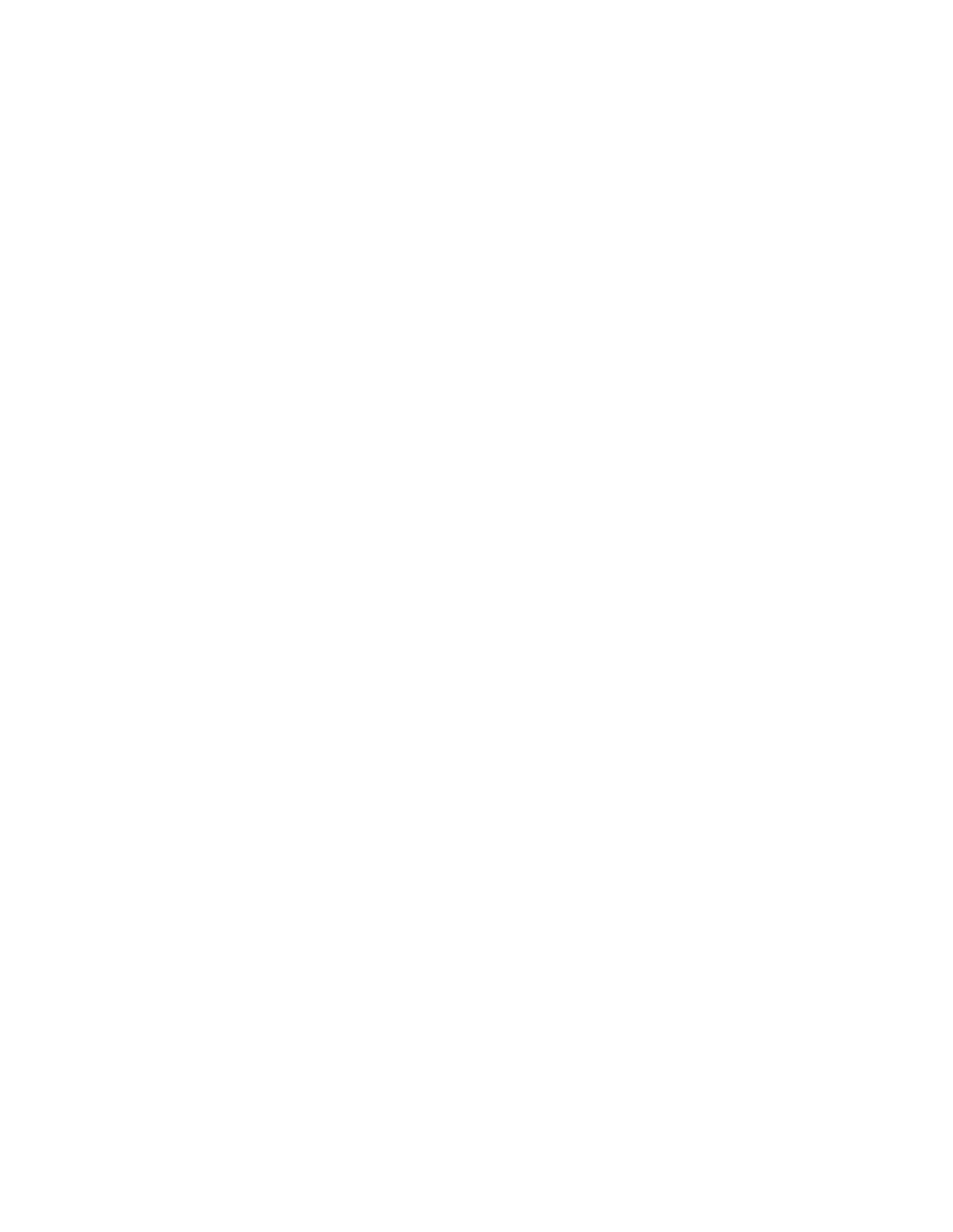## **ELECTRONIC NOTICES DISCLOSURE AND CONSENT**

Please read this document before accessing Pioneer Link Services.

**YOU UNDERSTAND AND INTEND THAT YOUR CLICKING ON THE "I AGREE" BUTTON BELOW SHALL OPERATE AS AN ORIGINAL SIGNATURE. BY CLICKING ON THE "I AGREE" BUTTON, YOU ACKNOWLEDGE THAT YOU HAVE READ THE CONSENT AND HAVE PRINTED A COPY FOR YOUR RECORDS. YOU FURTHER ACKNOWLEDGE THAT YOU CAN ACCESS, RECEIVE AND RETAIN NOTICES ELECTRONICALLY IN THE FORMATS WE USE, AND AFFIRMATIVELY CONSENT TO THE RECEIPT OF NOTICES ELECTRONICALLY.** 

This Electronic Notices Disclosure and Consent (the "Consent") contains important information about how we will deliver disclosures and notices required by applicable law to you, including the Pioneer Link Services Terms and Conditions (the "Agreement") and all other communications about Pioneer Link Services and the related services made available. We will call the Agreements, any required disclosures and all other communications with you about Pioneer Link Services and any related services made available, a "Notice". This is your copy of the Consent. Please read it carefully and print and retain a copy of it for your records.

**Consent to Electronic Notices:** By clicking on the "I Agree" button below, you affirmatively consent to receive, and acknowledge that you can access, receive and retain Notices electronically, whether sent by e-mail or other electronic means, and not in paper or non-electronic form. You further acknowledge that by accessing the Pioneer Bank web site, you satisfy the hardware and software requirements discussed more fully below and acknowledge that you have reasonably demonstrated that you can access, receive and retain Notices electronically in the formats used for Pioneer Link Services, regardless of whether a Notice is posted on the Pioneer Bank web site or sent to you by e-mail or other electronic means. The decision to do business electronically is yours. You cannot subscribe to Pioneer Link Services unless you agree to receive Notices sent in electronic form. However, you do have the right to receive paper records and it would be necessary to put such a request in writing. Currently there is no charge for supplying this information. Pioneer Bank reserves the right to charge for supplying this type of information in the future. You may address your written request to the address provided below.

**Receiving Electronic Notices:** We will send you notices to an e-mail address you designate or post Notices on the Pioneer Bank web site with appropriate notice to you as permitted by applicable law. We will treat any Notice we send to you electronically as if it were sent by US Mail, postage prepaid, and will consider any such Notice received within three (3) calendar days of the date sent by us, even if you do not receive the e-mail or access the Pioneer Bank web site during that time. You agree to notify us promptly if your mailing address, e-mail address or other information changes by calling us at (518) 730-3000 and asking for the Online Services Administrator, sending us an e-mail at info@pioneerbanking.com or writing to us at the address provided below.

**Hardware and Software Requirements:** In order to use Pioneer Link Services and to access, receive and retain Notices electronically, you must provide at your own expense all necessary telephone lines, Internet or other connections and equipment needed to access the Pioneer Link Services and to receive Notices electronically. Your computer must meet the following minimum requirements: an Internet web browser with capabilities to support a minimum 128 bit encryption (IE 6.0 and higher, Netscape 7.0 and higher and Safari 1.3.2 (v312.5) or higher, are examples.) You confirm that your computer will meet these specifications and requirements and will permit you to access and retain any Notice electronically each time you access and use Pioneer Link Services. We will give you Notice of any change to these specifications and requirements if the proposed change will adversely affect your ability to access and retain subsequent electronic Notices from us.

**Withdrawal of Consent to Electronic Notices:** If you agree to receive Notices electronically, you can withdraw your consent at any time by calling us at (518) 730-3000 and asking for the Online Services Administrator, sending us an e-mail at info@pioneerbanking.com or writing to us at the address provided below.

> Pioneer Bank Attn: Online Services Administrator 652 Albany Shaker Rd Albany, NY 12211

**You will not be charged a separate fee if you choose to withdraw your consent; however, the Agreement and access to, and use of, Pioneer Link Services will automatically be terminated and your registered user name and password will be deactivated. Termination of the Consent will not affect the legal validity, enforceability and binding effect of any Notice, electronic or otherwise, before the effective date of termination of the Consent. For more information about your rights and obligations upon terminating the Agreement, please see the section of the Agreement entitled "Cancellation".**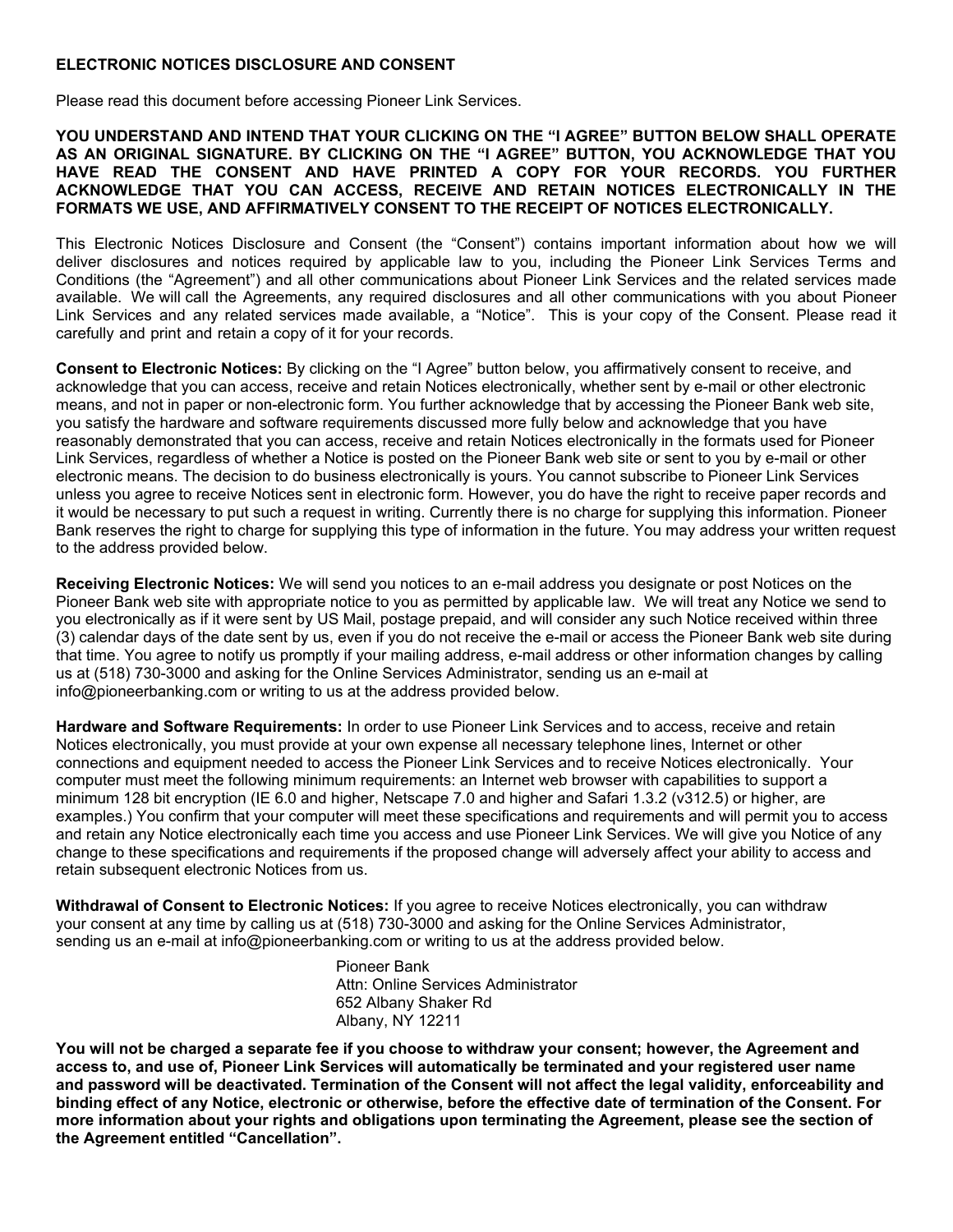# **PIONEER LINK SERVICES TERMS & CONDITIONS**

These Terms and Conditions apply to the Pioneer Link Services we provide. They govern activity in your accounts as well as the delivery of two categories of services: Collection/Disbursement and Electronic. The Terms and Conditions are in several parts: The General Terms and Conditions apply to all activity in your accounts; and Additional General Terms and Conditions, which apply to each category of service and to individual services.

# **Standard of Care and Limited Damages**

We will follow these Terms and Conditions in delivering our Pioneer Link Services to you in good faith and without negligence. We will also comply with additional requirements of applicable law to the extent they are not varied by these Terms and Conditions. As described more fully in the General Terms and Conditions, we will be liable to you for actual damages, but no other damages, if we breach this standard of care.

## **Acceptance**

By using or continuing to use any Pioneer Link Service, you accept the Terms and Conditions applicable to accounts and the services you choose in the future. We may change any of the Terms and Conditions at any time and will provide you with appropriate prior notice as required by law.

You acknowledge your acceptance of those changes by continuing to use Pioneer Link Services.

# **Definitions**

As used in these Terms and Conditions "we", "our", and "us" refer to Pioneer Bank or independent third parties we designate to provide services pursuant to these Terms and Conditions.

- **Account** and **Accounts** mean, unless otherwise provided, all present and future deposit and loan accounts that you have with us.
- **ACH network** means an Automated Clearing House network that electronically transfers funds between banks.
- **Administrator** means an individual designated in writing to perform only Pioneer Link Services functions. The Administrator may perform all Pioneer Link Services functions without limitation. The Administrator is permitted to designate additional Sub Users to perform Pioneer Link Services functions, without obtaining permission or approval from anyone.
- **Affiliates** include any entity that controls, is controlled by, or is under common control with another entity.
- **Authorized Individual** means a person you have designated to authorize actions for you.
- **Available funds** and **available balance** means the funds available for withdrawal from an account as determined by our Funds Availability Policy.
- **Funds Availability Policy** means the Expedited Funds Availability for Business Checking Customers as stated in the Business Checking Account Agreement and Disclosure Statement.
- **Banking day** means the part of a day upon which our principal office is open for the conduct of substantially all of our banking functions until the cutoff time as determined by our Funds Availability Policy.
- **ET** means the prevailing Eastern Time.
- **Facsimile signature** refers to any method used by you to indicate written approval other than a manual signature of a natural person's name made by that person, but without regard to color variations. The phrase includes (but is not limited to) the use of signature stamps or plates, computer-generated symbols and signatures produced by digital or other electronic means.
- **Including** means including without limitation and is intended to introduce some, but not all, examples.
- **MICR** means magnetic ink character recognition.
- **NACHA Rules** means the rules issued by the National Automated Clearing House Association as amended from time to time.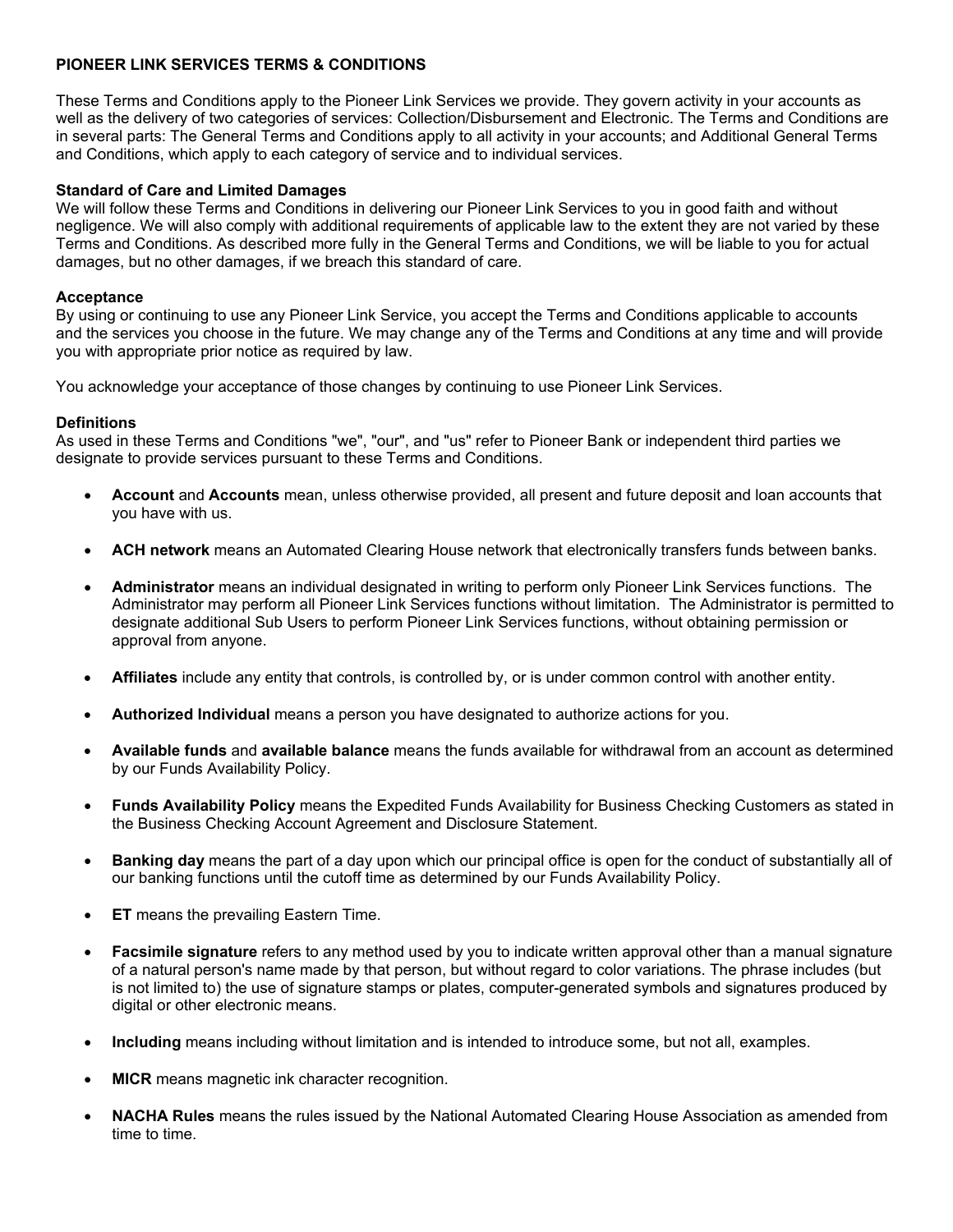- **Password** means a confidential access code entered by a Pioneer Link user used in conjunction with the user's Customer ID and User ID in order to access the account. This required field is used as an authentication device to verify a user's authorization to access account information.
- **Pioneer Link Services** means a modular reporting system that provides a variety of balance and transaction information and transaction initiating capabilities for your Pioneer Bank Accounts.
- **Sub User** means an individual designated by the Administrator to perform Pioneer Link Services functions, subject to any limitations on powers set forth in the designation by the Administrator.
- **Terms and Conditions** means these General Terms and Conditions as supplemented by the Additional Terms and Conditions applicable to specific Pioneer Link Services you use, as they may change from time to time. Words and phrases defined in the Uniform Commercial Code as in effect in New York have the same meaning in these Terms and Conditions as therein.

## **Affiliate Accounts**

We can also accommodate your affiliates through our Pioneer Link Services. By initiating services for any entity, you represent and warrant to us that you have the authority to do so.

#### **Authorized Individuals and Other Information**

Depending on the types of services you choose, you need to designate people to authorize actions for you on forms that we provide. If you wish to change any information on a setup form or make any changes to authorized individuals, contact us for the appropriate forms. We need a reasonable period of time to process the change.

You represent and warrant to us that we may rely on acts that purport to be authorized by those people you have designated on the setup forms. In our discretion, we may rely on acts that purport to have been authorized by the people you previously authorized.

#### **Authorized Actions**

If you authorize an action, such as the payment of checks by facsimile signature, we may rely on a facsimile signature that resembles that appropriate facsimile signature specimen given by you to us and appears to have been made through an authorized medium, regardless of how the facsimile signature came to be placed on the item. We may rely on facsimile signatures even if they were placed on items without your knowledge or consent. We may pay items bearing a facsimile signature regardless of the persons to whom they are drawn or paid. You assume full responsibility for all payments made by us in good faith over any facsimile signature resembling, without regard to color variation, an appropriate specimen facsimile signature.

We may pay any item drawn on your account and purported to be signed by the appropriate authorized signer or signers regardless to whom the item is drawn or paid. If you authorize action by any other form of communication such as telephone, personal computer, or in person, or if an applicable security procedure calls for authorization by any form of communication, we can rely on person(s) identifying themselves by the designated form of communication as authorized individual(s).

## **Taxpayer Identification Number**

You must provide us with your Taxpayer Identification Number and certify your reporting status by completing IRS Form W-9 for each deposit account you open, unless you meet the requirements for foreign depositors described below. If you fail to provide us with a properly completed and signed IRS Form W-9, we are required to backup withhold US Income Tax at the current rate from all interest paid or credited to your account. For exceptions to these rules, refer to the instructions for completing IRS Form W-9.

## **Foreign Depositors**

If you are a nonresident alien, foreign entity or exempt foreign person, you must certify your foreign status by providing us with a properly completed and signed IRS Form W-8 for each account you open. If you fail to provide us with a properly completed and signed IRS Form W-8, we are required to back up withhold US Income Tax at the then current rate from all interest paid or credited to your account. For exceptions to these rules refer to the instructions for completing IRS Form W-8.

## **Deposits to/Withdrawals from Your Account**

Your accounts may receive credit through the deposit of items, incoming wire transfers and ACH entries. Your accounts may be debited through withdrawals such as checks, account adjustment and ACH entries. All deposits are accepted subject to our verification and final inspection. We may accept for deposit to your account all items made payable or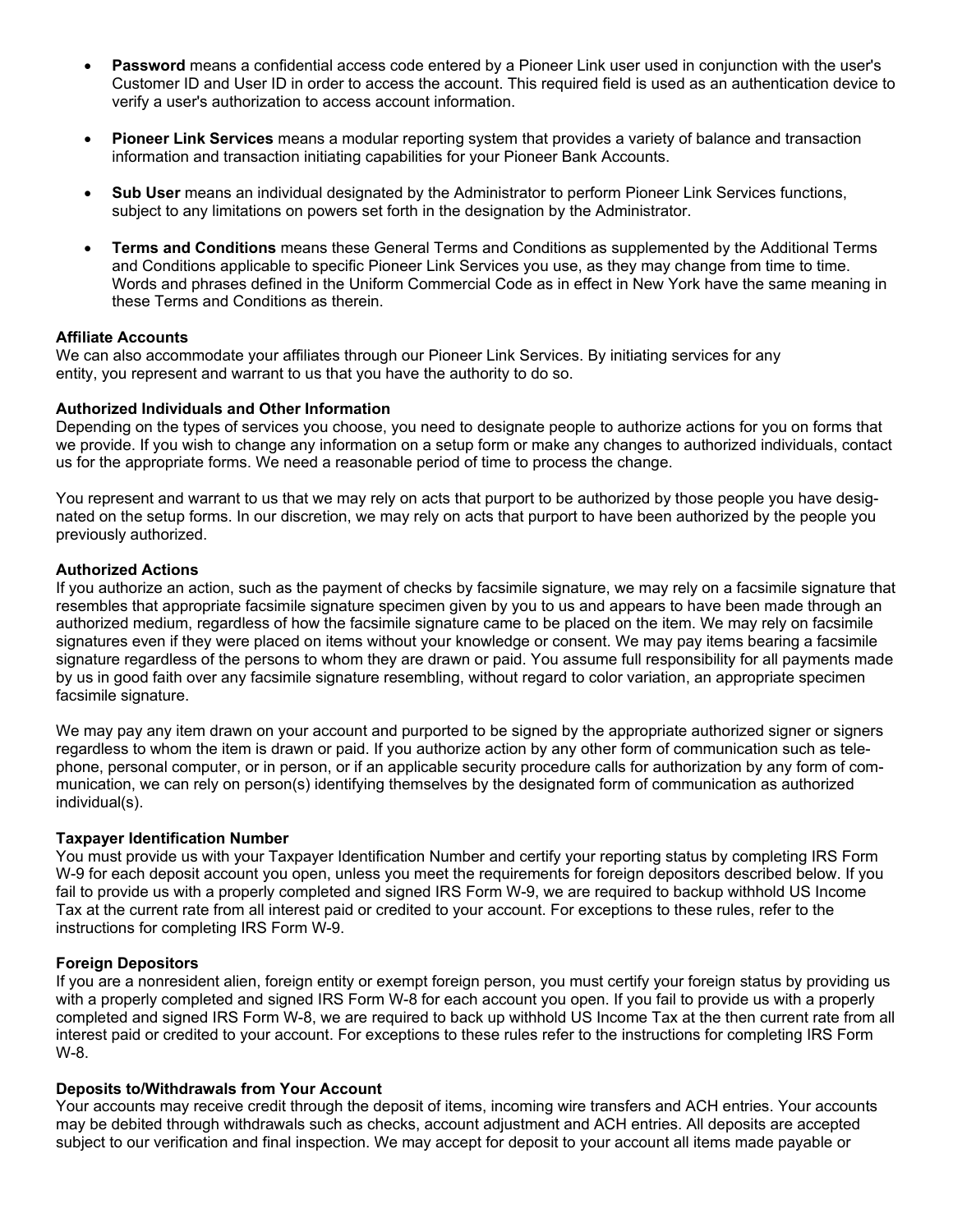endorsed to you as an individual payee or joint payee regardless of whether those items bear your endorsement, subject to our verification and final inspection. You guarantee to us the payment of all such deposited items.

We may refuse any deposit to an account, limit the amount of any deposit, or return all or any part of a deposit to you without prior notice. We reserve the right to return any item that we receive for deposit to your account if we decide not to handle that item. If we make this decision, we will send you notice by mail.

We may treat any transaction occurring after a cutoff time or not during the banking day to have occurred on our next banking day. For example, if a deposit of cash and items occurs after the cutoff time or not during the banking day, we may deem the cash and items to have been deposited on our next banking day after the day of their deposit. Refer to our Funds Availability Policy for specific time. Your account may be debited on the day an item is presented by electronic or other means, or at an earlier time based on notification received by us that an item drawn on your account has been deposited for collection in another financial institution. A determination of your account balance for purposes of making a decision to dishonor an item for insufficiency of available funds may be made at any time between the receipt of such presentment or notice and the time of return of the item, and no more than one such determination need be made. We reserve the right to require 7 days prior written notice of withdrawals from any type of account that earns interest.

## **Money Market Accounts**

Monthly transfer limits apply to Savings and Money Market accounts. You may make up to six (6) preauthorized or other convenient transfers per month or statement cycle to another account at Pioneer Bank or to a third party. The six convenient transfers can be six checks, six POS transactions, six telephone transfers, six ACH transaction or six online bill payments or any combination of the above. However, the overall limit is six. Transfers deemed not included with in the six (6) permitted transfers (12 CFR 329.101) are the following: Transfers that are made to another account of the same depositor at Pioneer Bank when the transfers are made by mail, messenger, ATM or in person or when such withdrawals are made by telephone (via check mailed to the depositor). We reserve the right to pay limited transfers, which exceed these limits. We also reserve the right to stop you from making transfers from an account if these limits are exceeded, convert the account to a non interest bearing checking account, or close the account.

## **Available Funds**

Our Funds Availability Policy is subject to change without notice, describes when funds in your account are made available to you. Cash and items that you deposit to an account may not be immediately available for your withdrawal. Please review our availability schedules that apply to your accounts.

## **Insufficient Funds and Returned Items**

An ordered transfer of funds may take the form of an item drawn on the account, a withdrawal, a charge deducted from an account, a wire transfer, an ACH entry, a transfer or payment made through Pioneer Link Services or some other type of transaction. If an ordered transfer of funds from your account is greater than that account's available funds balance, we may choose either to refuse to make the transfer or to make the transfer and overdraw the account.

The provision of Pioneer Link Services is not an extension of credit or a commitment to extend credit to you by us. If the available balance in the account is less than the sum to all requested disbursements on any banking day, we reserve the right not to overdraw the account. While we may make efforts to apply available funds to individual items, we can not warrant the order in which we may do so. Neither can we warrant that we will apply available funds in such a situation. If you have authorized an ACH file containing individual payment orders and your account has insufficient funds, we reserve the right to reject the entire file. If any of your accounts become overdrawn for any reason, you must make a deposit to the accounts for the amount of the overdraft as soon as we notify you or you become aware of the overdraft. In connection with some Pioneer Link Services, we advise you of the amounts required to fund your account to cover all ordered transfers.

We may deduct the amount of an item deposited to your account from your account balance if we receive notice that the item has not been paid. You agree that we can notify you of the return as part of your account statement unless we have contracted with you otherwise.

We reserve the right to charge any of your accounts if an item deposited to one of your accounts is dishonored, returned or not paid, even if we have not sent you notice of the dishonor, return or nonpayment. We also reserve the right to charge an unpaid item against your account even if we could have made claim for reimbursement on the item from the bank on which the item was drawn or from another bank. We may charge an item against an account even if the charge results in an overdraft.

We may incur losses or expenses due to a delay in returning an unpaid item if the item's endorsement is obscured by other material on the back of the item. If you issue an item with material (for example, a carbon band) on the back, you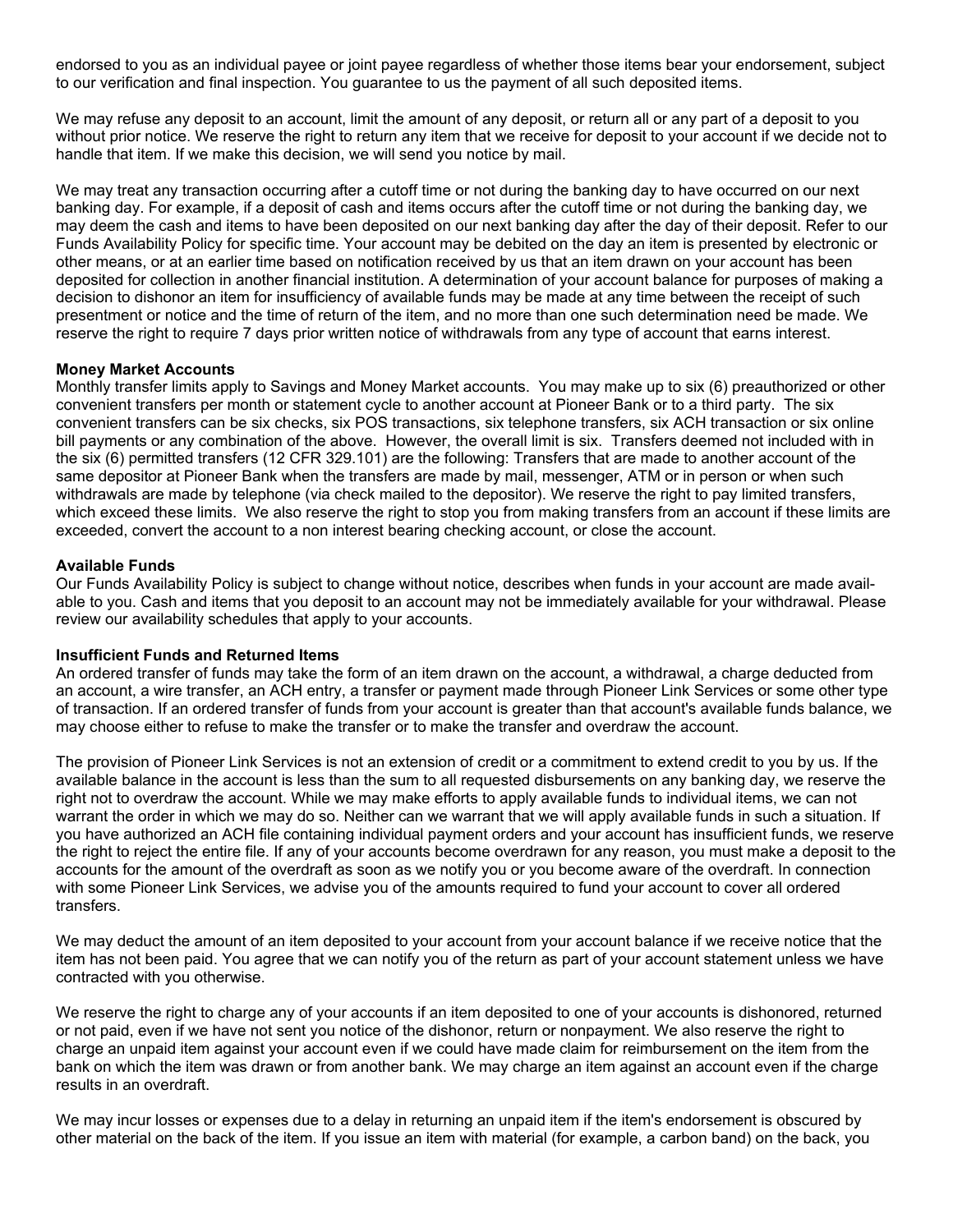agree to indemnify us against any such losses and expenses including any finance charges, legal fees and court costs we may incur.

# **Post-Dated Stale-Dated Conditional Items**

Check processing is a highly automated service, and we use commercially reasonable efforts to process your items. We may, however, pay any item drawn on an account even if one or more of the following are true: the item is dated after the date we pay it; the item is presented to us for payment more than 6 months after its date; a stop payment previously requested has expired; the item contains language that purports to make it void before the time it was paid; or the item contains other language that purports to establish conditions under which it may be paid.

# **Stop Payment**

You have these options in placing a stop payment request on items drawn on your account: come to any of our branch offices for instructions; telephone our bank, make the request and confirm your request in writing; or use Pioneer Link Services.

Any of your representatives may make or remove stop payment requests for your account even if that person is not authorized to sign items drawn on your account. For any stop payment request, you must provide us with the complete and accurate account number, serial number (as it appears on the item's MICR line) and date, the name of the payee and the amount of the item.

We maintain various cut off times depending on the service and/or method of communication for receiving stop payment requests. The time allowed for you to make stop payment requests can not extend beyond the time we have under applicable law, regulations and rules to return the item or give notice of its dishonor or non payment. We are not bound by stop payment requests received later. We require a reasonable time to make any stop payment request effective. If you use Pioneer Link Services to issue a stop payment request on a banking day before our cut off time and for all other stop payment requests, "reasonable time" means at least until the banking day after the banking day on which we receive the request.

## **Interest**

If a particular account bears interest, the applicable interest rate may vary depending on balance levels. If an interest rate applies to collected balance, that balance is based on our collection schedules for checks and other deposited items (if we use your account's investable balance to calculate interest, the investable balance is the collected balance less a charge that relates to our Federal Reserve requirements for that type of account). The method for calculating interest and the applicable rates are subject to change without notice to you. We pay interest on account balances if the account is open during the entire statement cycle.

Federal Regulations restrict the opening of a checking account with interest for certain types of organizations. You warrant to us that you are eligible to open and maintain this type of account.

## **Statements**

We send account statements for each of your accounts to the latest address shown on our records. Please notify us promptly, but never later than required by applicable law, of any errors in an account statement.

**ELECTRONIC DELIVERY OF PERIODIC STATEMENTS ("eStatements")** By agreeing to the Electronic Notices and Consent and Pioneer Link Services Terms and Conditions, you agree to receive periodic statements electronically, rather than in paper form.

Accessing eStatements: Pioneer Bank will deliver periodic statements via Pioneer Link Services. You will have access to an electronic version of your periodic statements for up to 16 months. This eStatement service provides you with the flexibility to print periodic statements that are made available online.

Your Paper eStatement on Request: At your request, Pioneer Bank will send you a paper copy of your eStatement previously delivered through Pioneer Link Services at any time. Pioneer Bank's standard fee then in effect and charged for paper delivery copies of eStatements will apply. Paper copies of eStatements can be requested by calling or writing to Pioneer Bank at the phone number and address listed below, as well as by visiting a Pioneer Bank branch location. A request for a paper copy does not cause a termination of the eStatement service. A paper copy of an eStatement can be obtained until a copy is no longer required to be maintained as a record under applicable law or regulation.

Authorized Individual: Any authorized individual may change the periodic statement delivery option. To cancel the eStatement service, only one authorized individual of the account needs to request the change.

Pioneer Bank may deliver paper periodic statements in its discretion: Pioneer Bank may deliver periodic statements regarding your account(s) in paper form to your last postal mailing address of record at any time. Canceling the eStatement service: You or any authorized individual may revoke consent for the eStatement service, for one or more Pioneer Bank deposit account(s) accessed through Pioneer Link Services at any time, by selecting the "Mail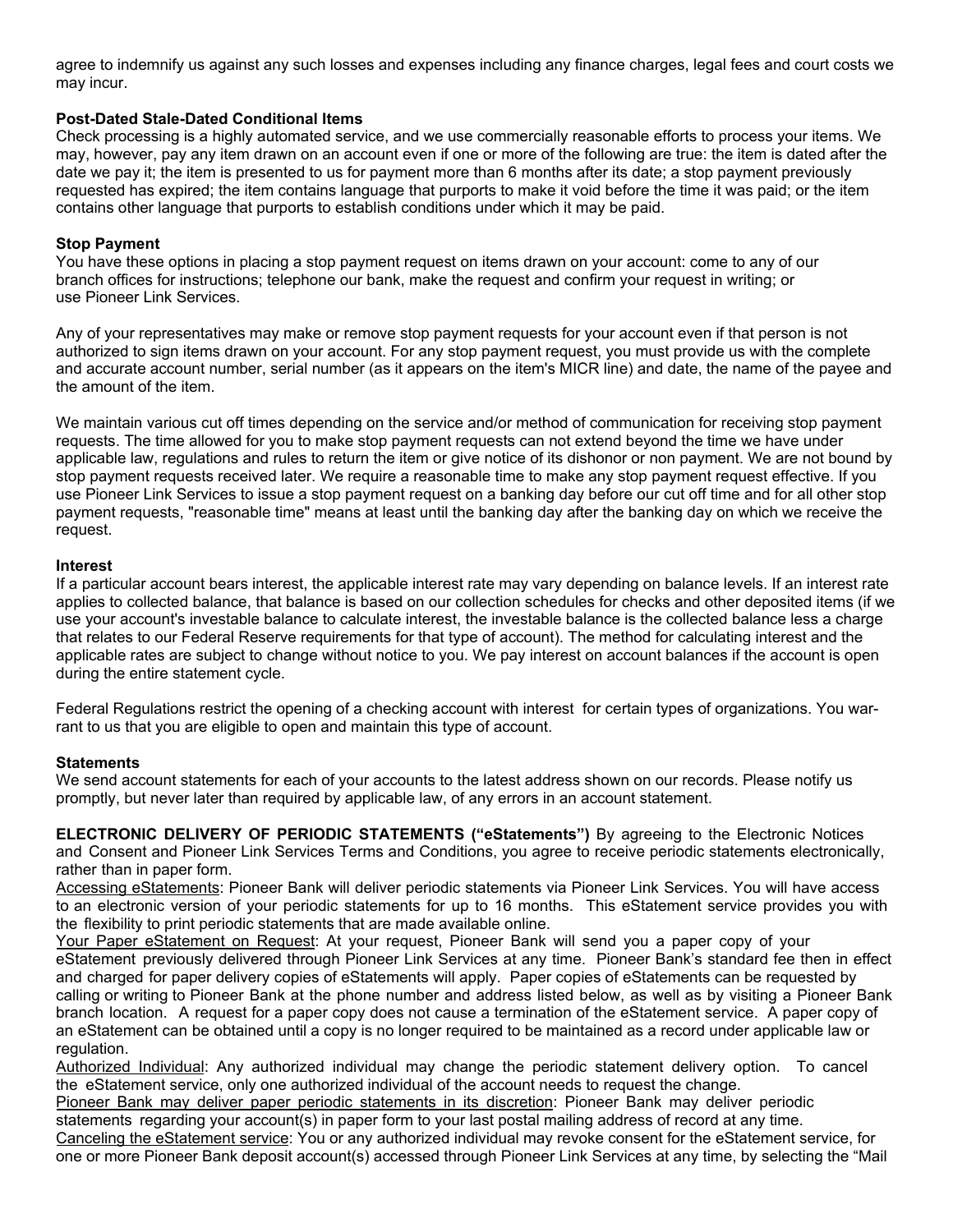My Paper Statement" delivery option, through the "Statement Delivery" tab, in Pioneer Link Services. Additionally, you may cancel the eStatement service by calling or writing to Pioneer Bank at the phone number and address listed below. Posting of your eStatements in Pioneer Link Services will continue until: 1) termination of your designated account(s) with Pioneer Bank; or 2) termination of your Pioneer Link services with Pioneer Bank. Termination of the eStatement service, by you, may also discontinue the posting of your eStatements in Pioneer Link Services. Pioneer Bank may terminate the eStatement service for any or all designated account(s) at any time. Upon such termination, delivery of paper copies of periodic statements, will resume within a reasonable time. Termination of the eStatement service does not affect the validity or legal effect of any eStatements delivered to you or any authorized individual of the account(s) through Pioneer Link Services. Termination of the eStatement service does not terminate Pioneer Link Services unless otherwise so stated.

## **Fees**

Charges for Pioneer Link Services may be shown on your account statement or are available by separate disclosure and we will provide you with appropriate prior notice as required by law before changing our fees. We charge your account for the amount of the fees. A credit against fees based on the amount of the balances in your account may be available.

# **Certain Rights**

In opening an account, you grant to us a security interest in any balance in your accounts (where applicable) to secure the payment of any of your indebtedness to us, whether due or to become due. We can offset any such balance against any such indebtedness even if the indebtedness is related to the operation of an account other than the one debited. For example, we may charge one of your accounts if another has insufficient funds.

# **Assignment**

The agreement formed by your acceptance of these Terms and Conditions through your use of Pioneer Link Services shall benefit and be binding on successors and assigns. You may not, however, assign your accounts or your access to Pioneer Link Services without our consent. Accounts are not transferable except on our books. We may designate or contract with any of our independent third parties to provide Pioneer Link Services under these Terms and Conditions without giving you notice.

## **Notices**

We can require advance notice for closing an account. Unless we specify otherwise, we can send and receive a notice in writing, by telephone or fax (or comparable transmission) or via Pioneer Link Services. All written notices are effective three days after mailing (postage prepaid) and immediately on personal delivery, fax (or comparable transmission) or Pioneer Link Services.

## **Pioneer Link System**

As a Pioneer Link Services customer, you can use Pioneer Link Services to electronically receive information about activity in your accounts and to initiate certain electronic transactions. Pioneer Link Services consists of information reporting, transaction initiation and instruction entry services. You may elect to use the information reporting services at any time.

We make available schedules for information availability and processing as we adopt and amend them from time to time. You will be required to select a password to gain access to Pioneer Link Services. Strictly maintain the confidentiality of the password you choose and do not disclose it to any one. Do not allow any third party to gain access to Pioneer Link Services and do not use Pioneer Link Services for the benefit of any third party unless you are explicitly authorized by us to do so.

## **Online Banking Exclusions**

WE MAKE NO REPRESENTATIONS OR WARRANTIES WITH REGARD TO THE PIONEER LINK SYSTEM WHETHER STATUTORY, EXPRESS OR IMPLIED, INCLUDING ALL WARRANTIES OF FITNESS FOR A PARTICULAR PURPOSE OR MERCHANTABILITY. WE ASSUME NO RESPONSIBILITY FOR ANY ADVICE OR ASSISTANCE ON OUR PART (OR ANY THIRD PARTY WE MAY USE) TO HELP YOU USE PIONEER LINK SERVICES ON YOUR PERSONAL COMPUTER (S). WE WILL MAKE OUR BEST EFFORTS TO SUGGEST METHODS TO USE PIONEER LINK SERVICES, AND IF WE AGREE TO MAKE ANY CHANGES TO YOUR EXISTING PERSONAL COMPUTER, WE WILL NOT BE HELD RESPONSIBLE FOR ANY CONSEQUENCES.

# **ACH Entries**

Your accounts with prior authorization may be credited by another party issuing an ACH credit entry or they may be debited by another party issuing an ACH debit entry. Your accounts may be debited by an ACH debit entry, such as an entry by another party, or debit entry you originate from another account. ACH credits are provisional until we receive final settlement or payment for any of these credits, we will charge the amount of any credit for which we did not receive final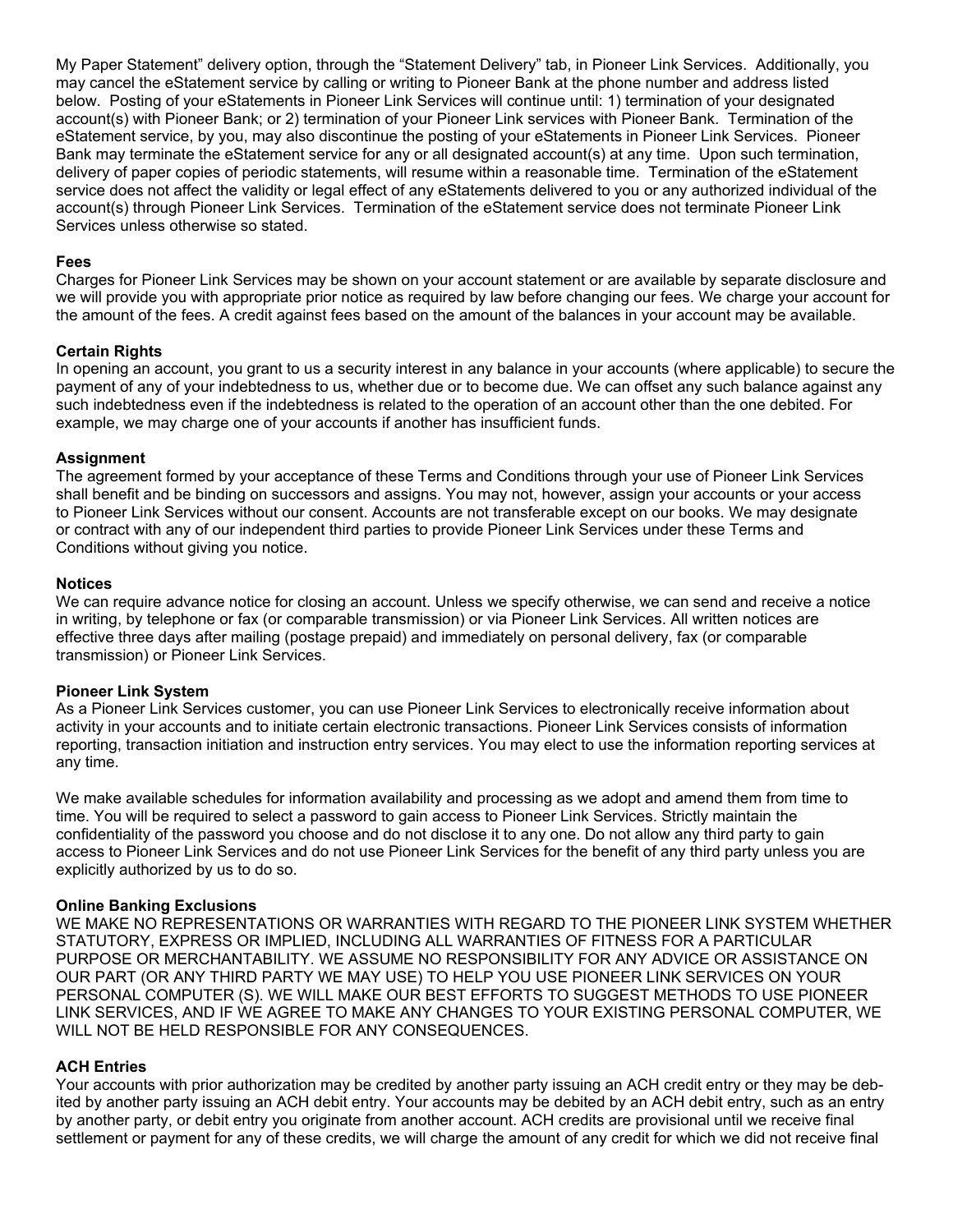settlement or payment against your account. We reserve the right; however, to charge any of your accounts if adequate funds are not available in the amount we initially credited. Charges appear on Pioneer Link Services or as part of your account statement. We are not required to notify you of any ACH credit or debit entry.

## **Incoming Wire Transfers**

Your accounts may receive credit through an incoming wire transfer. You can contact us to receive notice of an incoming wire transfer; otherwise, you waive any right to receive notice of the receipt of an incoming wire transfer. An authorized person may instruct us about incoming wire transfers. Those instructions may be to return payment and debit your account in the amount of the incoming wire transfer or to authorize us to convert a payment from foreign currency into U.S. dollars.

## **Security Devices/Passwords**

We are concerned about security in sending and receiving information as part of Pioneer Link Services. If you use a password, PIN, test key, token or other security device or identifier in connection with any Pioneer Link Service, you are responsible for the safe keeping of that security device or identifier. Do not disclose your security device or identifier to any one.

# **Limited Liability/Indemnification**

If we fail to meet our standard of care, we are only liable to you for your actual damages directly caused by our failure to provide Pioneer Link Services in accordance with our standard of care. We are in no event, however, liable for any indirect, special, incidental (except as we may be required by law), consequential or punitive damages or attorney's fees. If we breach our limited warranty for Pioneer Link Services made in these Terms and Conditions and are unable to make repairs or replacement as contemplated in these Terms and Conditions, we are only liable to you for your actual damages caused by our breach. Our charges for providing Pioneer Link Services are unrelated to the value of your business or the potential for indirect, special, incidental, consequential or punitive damages even if we know of the possibility of such damages. We are not liable for failing to act sooner than required by these Terms and Conditions or applicable law. We also have no liability for failing to take action if we had discretion not to act. We are not responsible for your acts or omissions or those of any other person (including any Federal Reserve Bank, transmission or communication facility, any receiver or receiving depository financial institution or any bank you use) and no such person shall be considered our agent.

In providing Pioneer Link Services, we rely on your representation and warranties (e.g., your authority to open accounts for your affiliates). We also rely on your performance of your duties under these Terms and Conditions. You hold us harmless and indemnify us from any and all liabilities, losses, claims or damages, including reasonable attorney's fees, we incur (1) if you make a false representation or breach a warranty, (2) if you fail to perform your obligations under these Terms and Conditions and applicable law or (3) as a result of our performances of Pioneer Link Services for you in good faith and without negligence. You release us from any claims arising, directly or indirectly, from our compliance with these Terms and Conditions, including our exercise of rights under these Terms and Conditions or applicable laws and rules.

## **Dispute**

You agree that we can submit any claim or controversy arising out of or resolution related to the accounts, these Terms and Conditions or a breach thereof to arbitration under the arbitration procedures established by the United States Arbitration and Mediation Association, Mid-Atlantic Region, Inc. (as they may be amended from time to time). We will pay half the cost of arbitration; you are responsible for the other half. The decision and award of the arbitrator is final and binding and may be entered in any court having jurisdiction. Any proceeding will be held and award will be deemed to be made in Rensselaer County, New York.

## **Force Majeure, Acts of God**

To the maximum extent permitted by the law, we are not liable for inability to perform, delays, interruptions of service agencies vice or damages of any kind caused by acts of God, war, civil commotion, terrorism, governmental action, fire, explosions, strikes, other industrial disturbances, equipment malfunctions, delay by third parties, unusually severe weather conditions or other events or circumstances beyond our reasonable control.

## **Sharing Account Information**

By opening an account with us, you authorize us to make inquiries to reporting agencies and financial institutions to obtain and verify information concerning your deposit account experience. You also authorize us to share information concerning your accounts with our affiliates and their agents. Natural persons may refer to our Privacy Policy for more information.

## **Governing Law**

These Terms and Conditions are governed by laws of the United States and the laws of the State of New York.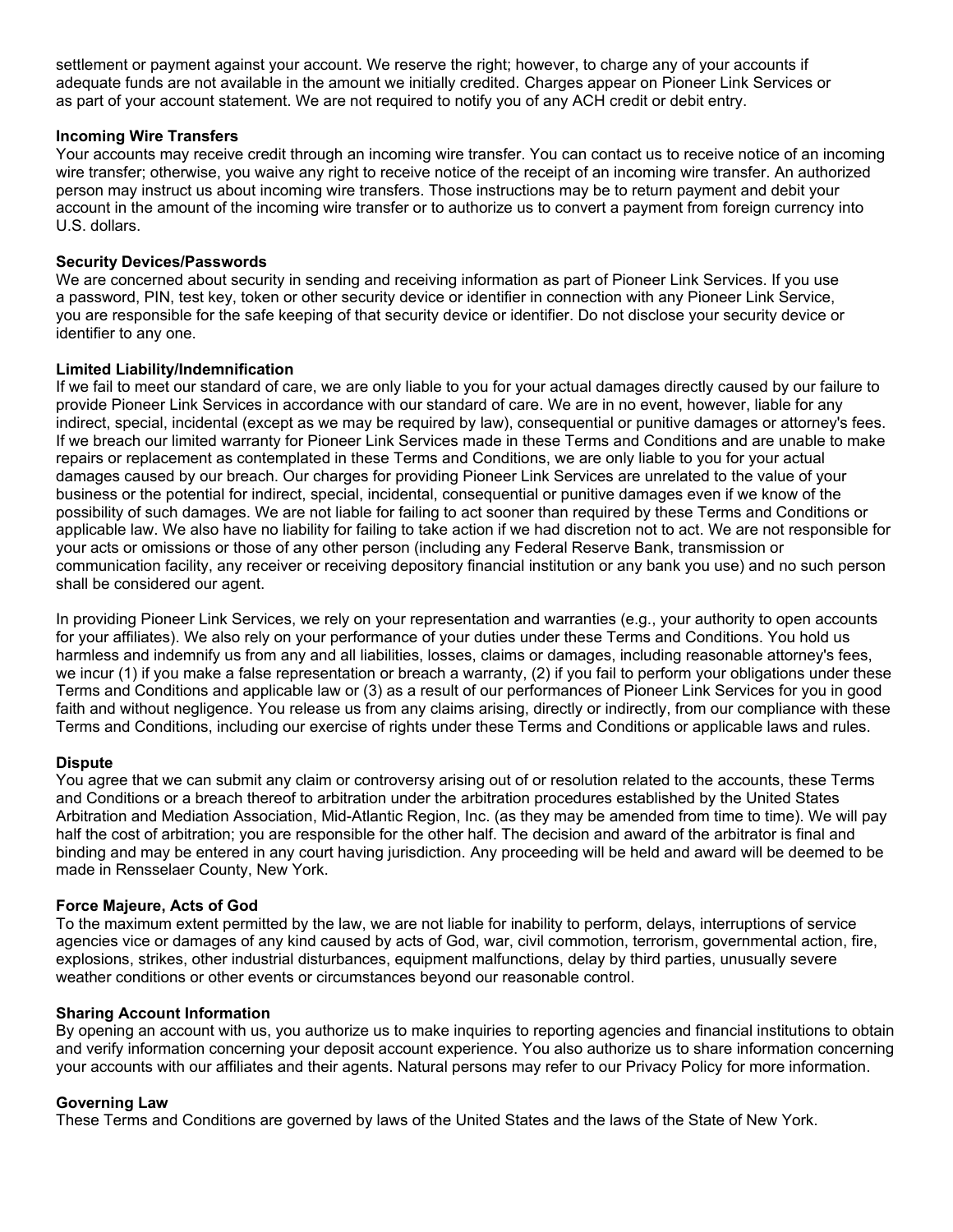## **Cancellation**

Pioneer Link Services can be cancelled by you or us on 30 days written notice from an authorized individual. If cause exists, however, cancellation can occur immediately. Upon cancellation, we may close your accounts. Obligations under these Terms and Conditions to indemnify, hold harmless, and pay amounts owed shall survive cancellation of the Pioneer Link Services.

# **Miscellaneous**

Whenever possible, each provision of the Terms and Conditions will be interpreted as valid under applicable law, but if any provision is held to be invalid, that provision will be effective only to the extent of such invalidity. The rest of the Terms and Conditions will be valid. These Terms and Conditions and set up forms, where applicable, supersede any prior agreements or representations relating to Pioneer Link Services.

Contact your Commercial Relationship Manager for forms required to open an account, for a copy of our Funds Availability Policy or for any other information you need. When you need to change an authorization or send us any other notice, contact your Commercial Relationship Manager for additional information.